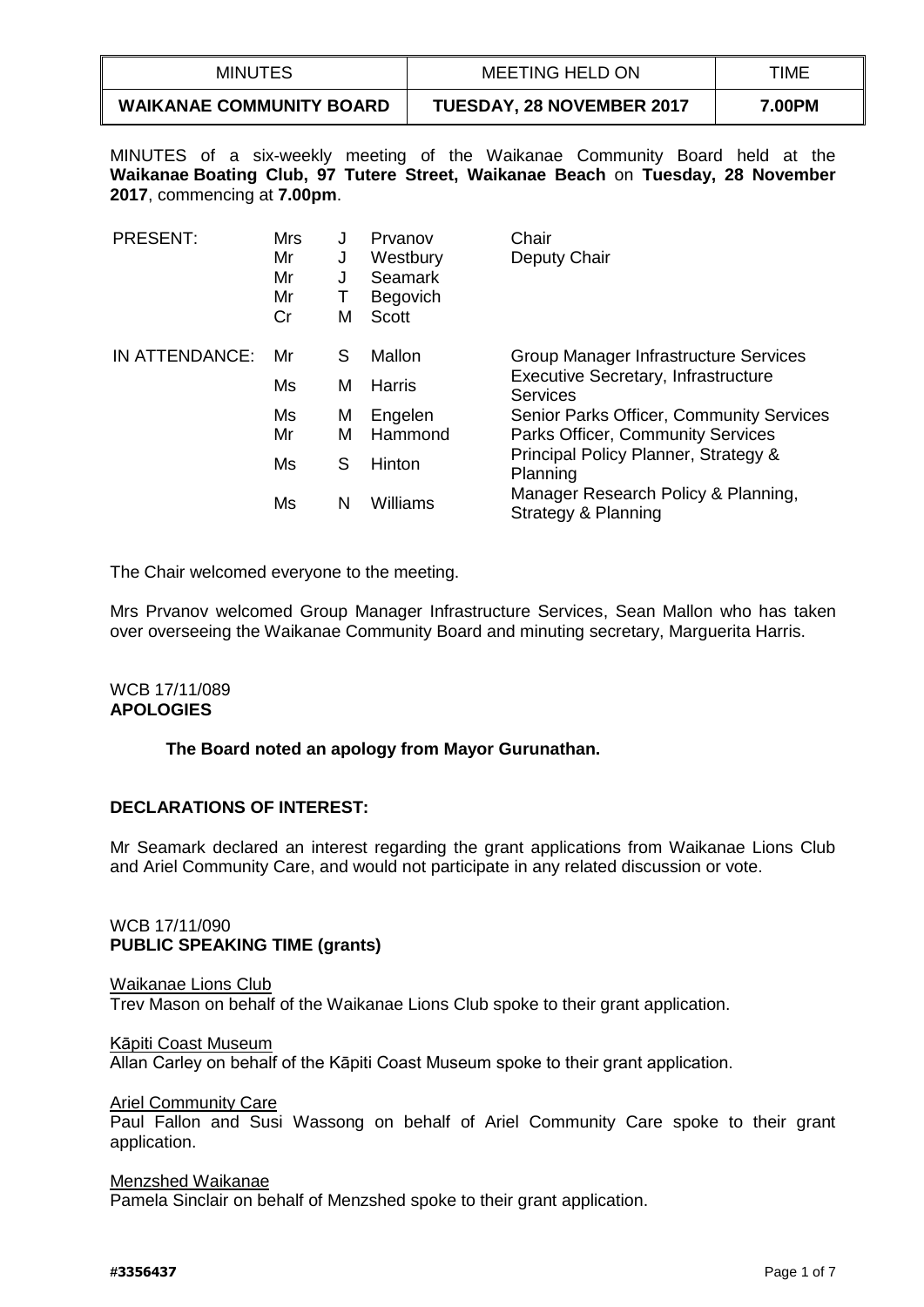| <b>MINUTES</b>                  | MEETING HELD ON                  | TIME   |
|---------------------------------|----------------------------------|--------|
| <b>WAIKANAE COMMUNITY BOARD</b> | <b>TUESDAY, 28 NOVEMBER 2017</b> | 7.00PM |

## WCB 17/11/091 **PUBLIC SPEAKING TIME (other issues)**

#### Waikanae Beach Residents Society Inc.

Penny Eames on behalf of WBRSI spoke to their paper/map distributed to the Board proposing an alternative exit route for people in Waikanae Beach north of the Waimeha Stream in case of an emergency.

The Board would discuss WBRSI's proposal off-line.

#### Waikanae Beach Residents Society Inc

Dr Gerald Rys thanked the Board for supporting the character assessment of the beach. He asked the Board to recommend to Council that consideration be given to rezoning the old beach area into beach residential under the new District Plan, and setting up a work programme.

#### Waikanae Beach Residents Society Inc

Glen Wiggs supported submissions made by the two previous speakers, Penny Eames and Dr Gerald Rys.

#### Quentin Poole

Mr Poole spoke about the Waikanae Beach character assessment study and the Proposed District Plan.

Mrs Prvanov invited Mr Poole to write to the Board on the Waikanae Beach character assessment if he still had any concerns after the presentation on this topic.

## WCB 17/11/092 **CONSIDERATION OF APPLICATIONS FOR FUNDING (IS-17-380)**

## **MOVED (M Scott/Westbury)**

**The Waikanae Community Board grants WREMO – Waikanae West Community Emergency Hub a discretionary grant of \$900.00 to help with the costs of purchasing emergency water supply tanks.**

#### **CARRIED**

## **MOVED (Westbury/Begovich)**

**The Waikanae Community Board grants the Waikanae Lions Club a discretionary grant of \$315.20 to help with the costs of hiring the Senior Citizens Hall for the Annual Christmas Lunch for the Community.**

# **CARRIED**

Mr Seamark abstained from voting and discussion in regards to the application from Waikanae Lions Club.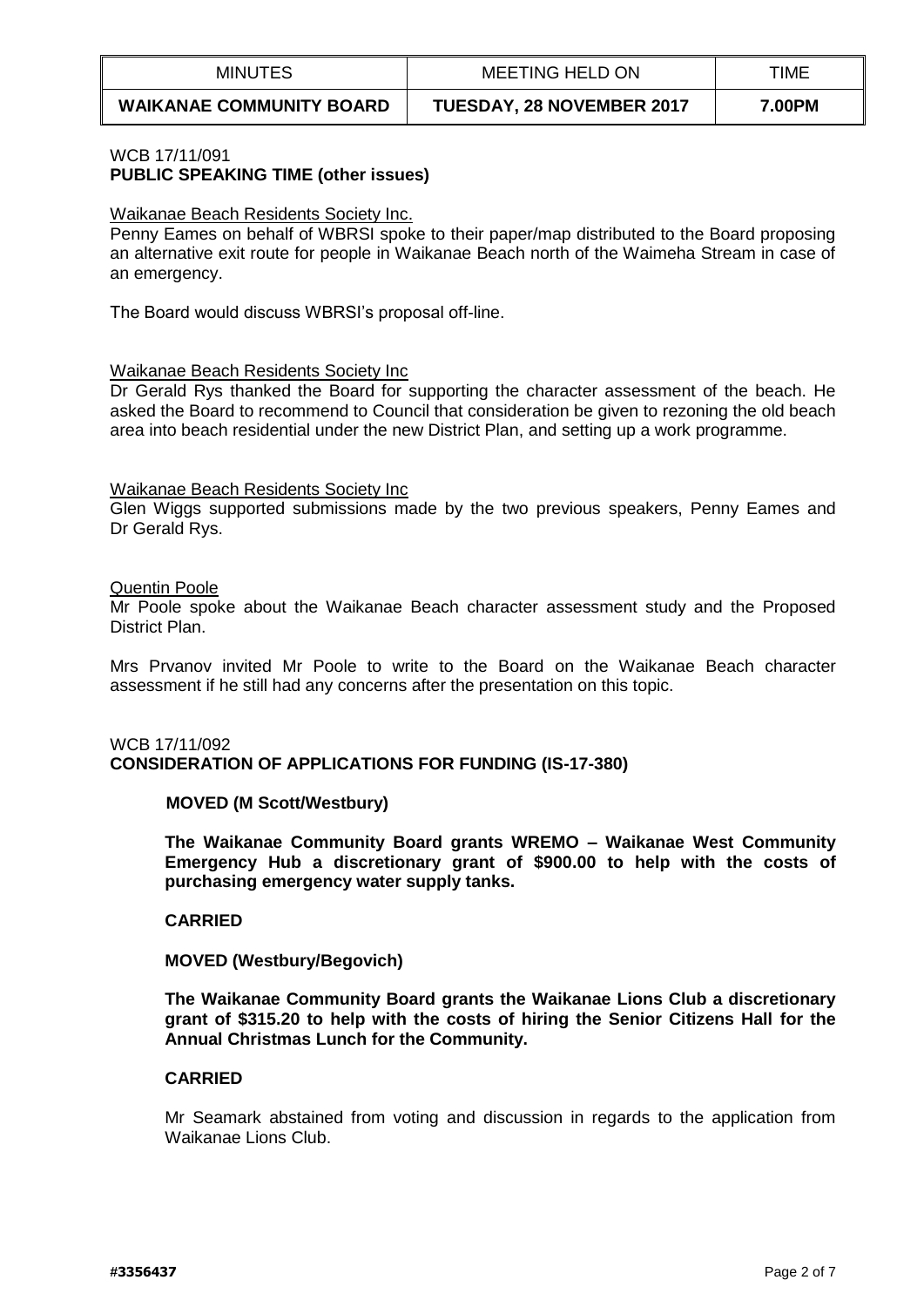| <b>MINUTES</b>                  | <b>MEETING HELD ON</b>           | TIME   |
|---------------------------------|----------------------------------|--------|
| <b>WAIKANAE COMMUNITY BOARD</b> | <b>TUESDAY, 28 NOVEMBER 2017</b> | 7.00PM |

The Board sought clarification from Mr Mansell around the selection process, and the amended recommendation was made with the following proviso:

## **MOVED (Westbury/Begovich)**

**The Waikanae Community Board grants Joseph Mansell a discretionary grant of \$500.00 to assist with travel costs to the United States in January/February 2018 as head delegate attending the United Nations Youth Model Conference at Harvard University subject to the candidate being selected against national criteria. However, if the candidate was self-selected, the Board would grant \$250.00 in accordance with grants criteria.** 

## **CARRIED**

## **MOVED (M Scott/Begovich)**

**The Waikanae Community Board declined the grant application from Kāpiti Coast Museum because the application did not meet the funding criteria.** 

## **CARRIED**

## **MOVED (M Scott/Begovich)**

**The Waikanae Community Board grants Ariel Community Care a grant of \$8,752.18 from the promotion fund to assist with the costs for the Waikanae Show 2018.** 

## **CARRIED**

Mr Seamark abstained from voting and discussion in regards to the application from Ariel Community Care.

## **MOVED (Seamark/Westbury)**

**That the Waikanae Community Board grants Menzshed Waikanae a discretionary grant of \$500.00 to assist with the cost of building materials for rat traps.** 

## **CARRIED**

## WCB 17/11/093 **MEMBERS BUSINESS**

- **(a) Public Speaking Responses** Reponses were given as they arose.
- **(b) Leave of Absence**

**MOVED (M Scott/ Westbury)**

**That the Waikanae Community Board accept Mr Begovich's request for Leave of Absence from 15 December 2017 to 15 January 2018.**

## **CARRIED**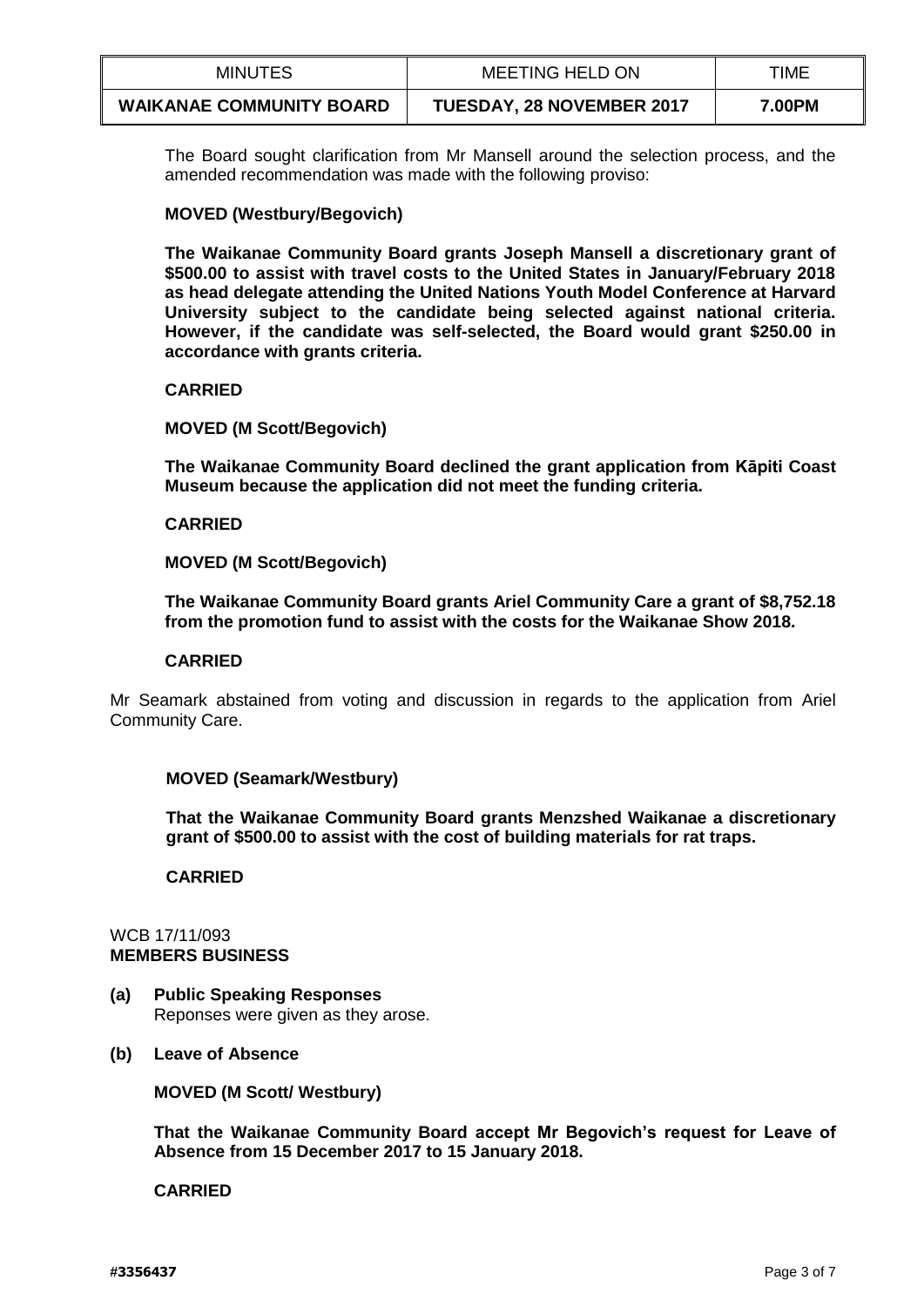| <b>MINUTES</b>                  | <b>MEETING HELD ON</b>           | TIME   |
|---------------------------------|----------------------------------|--------|
| <b>WAIKANAE COMMUNITY BOARD</b> | <b>TUESDAY, 28 NOVEMBER 2017</b> | 7.00PM |

## **(c) Matters of an Urgent Nature** There were none.

## **(d) Community Board Members' Activities and Portfolio Activities**

The Board received Activity Reports from Mrs Prvanov, Cr M Scott and Mr Seamark.

Mr Begovich said he would submit his Activity Report tomorrow – he had nothing to declare.

Mr Westbury said he had fielded about 16 discussions on community issues ie. drainage, footpaths etc. Mr Westbury said he had made a submission to Council for works to be undertaken.

Mrs Prvanov highlighted to the Board her involvement in two workshops, one of which was the Peka Peka Connectivity Workshop to discuss better access onto the Expressway for Peka Peka/Te Horo residents.

Mr Mallon said consultants were putting a business case to NZTA for funding and the preferred option was for better connectivity at Peka Peka.

Cr Scott updated the Board and said work had begun on the LTP briefings – there would be a large number of briefings and a number of public workshops. It was important for members of the community to attend and have their say. Lastly, there was still some time left to make objections to the rating valuations.

Mr Mallon said first of the LTP workshops was this Thursday and details could be found on Council's website.

Mr Seamark updated the Board about his attendances at:

- Strategy & Policy Committee meeting where a policy to enable shops to trade on Easter Sunday was adopted.
- Reikorangi Residents AGM minutes would be emailed to the Board.

## **MOVED (M Scott/Seamark)**

**The Waikanae Community Board received the tabled Community Board member's activities reports.**

## **CARRIED**

#### WCB 17/11/094

PRESENTATION: Transpower – proposal to remove trees at Waikanae Park (Dean Scott, Landowner Relations Advisor and Adele Fitzpatrick, Stakeholder Engagement Advisor)

Mr Scott spoke to the presentation regarding Council's future programme of work that Transpower was proposing to carry out at Waikanae Park to fell trees that were growing too big, were in danger of hitting power lines and posed a safety risk to park users.

The trees in Waikanae Park were owned by the Council but Transpower would be paying for the work, restoring ground damage from heavy machinery and replacing felled trees with new plantings.

If Transpower did not proceed with the programme, the ongoing maintenance costs would be borne by Council.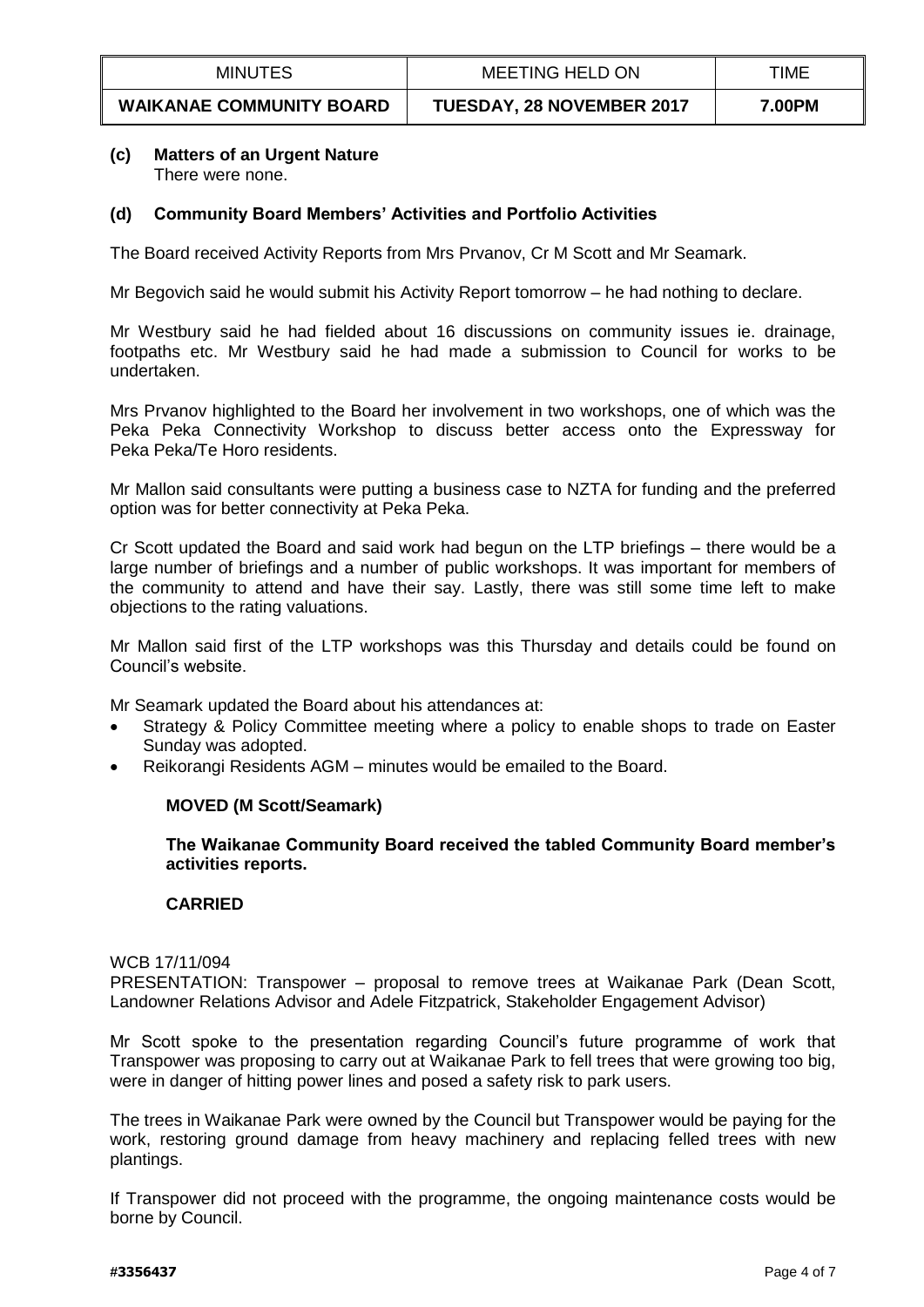| <b>MINUTES</b>                  | <b>MEETING HELD ON</b>           | TIME   |
|---------------------------------|----------------------------------|--------|
| <b>WAIKANAE COMMUNITY BOARD</b> | <b>TUESDAY, 28 NOVEMBER 2017</b> | 7.00PM |

The Board expressed concerns about losing the park's aesthetic appeal and spoiling the landscape, effects on native bird life and native trees.

Raising pylons or undergrounding lines was not practicable and was not being considered.

Transpower had a community care fund available to communities affected by Transpower projects. The Council would assist groups to lodge funding applications and also with some work.

Mr Mallon said Council had already been working with Transpower on what the replanting schedule might look like and funding associated with that. The mitigation plan was a work in progress. This was an opportunity to inform the Board that this process had started and potentially the work could begin in February/March next year.

WCB 17/11/095 PRESENTATION: Waikanae Beach Character Assessment Study (Deyana Popova, Urban Perspectives)

Sherilyn Hinton, Principal Policy Planner, Strategy & Planning introduced Deyana Popova, and Ms Popova spoke to the presentation in more detail.

The report would be available on Council's website. Work would continue on the Proposed District Plan process and the plan appeals, and making it operative. A Waikanae Beach draft plan change had been identified on the future work programme but the timing and priority of that work needed to be determined by Council.

The Board strongly supported the technical report and wanted the opportunity to read the report before discussing further at its next meeting.

## **MOVED (Prvanov/Westbury)**

**That the Council notes that the Waikanae Community Board received the report and endorsed the recommendations of the Waikanae Beach Character study.** 

**That the Council notes that the Waikanae Community Board considers the proposed Waikanae Beach Plan Change be given priority with regard to the forward work programme for the Operative District Plan.** 

## **CARRIED**

The Board would be given an update from Ms Hinton in February 2018.

WCB 17/11/096 DRAFT CALENDAR OF WAIKANAE COMMUNITY BOARD MEETINGS 2018 (Corp-17-372)

# **MOVED (Seamark/Westbury)**

**The Waikanae Community Board adopts the meeting dates for 2018 as set out in Appendix 1 of report Corp-17-372.**

# **CARRIED**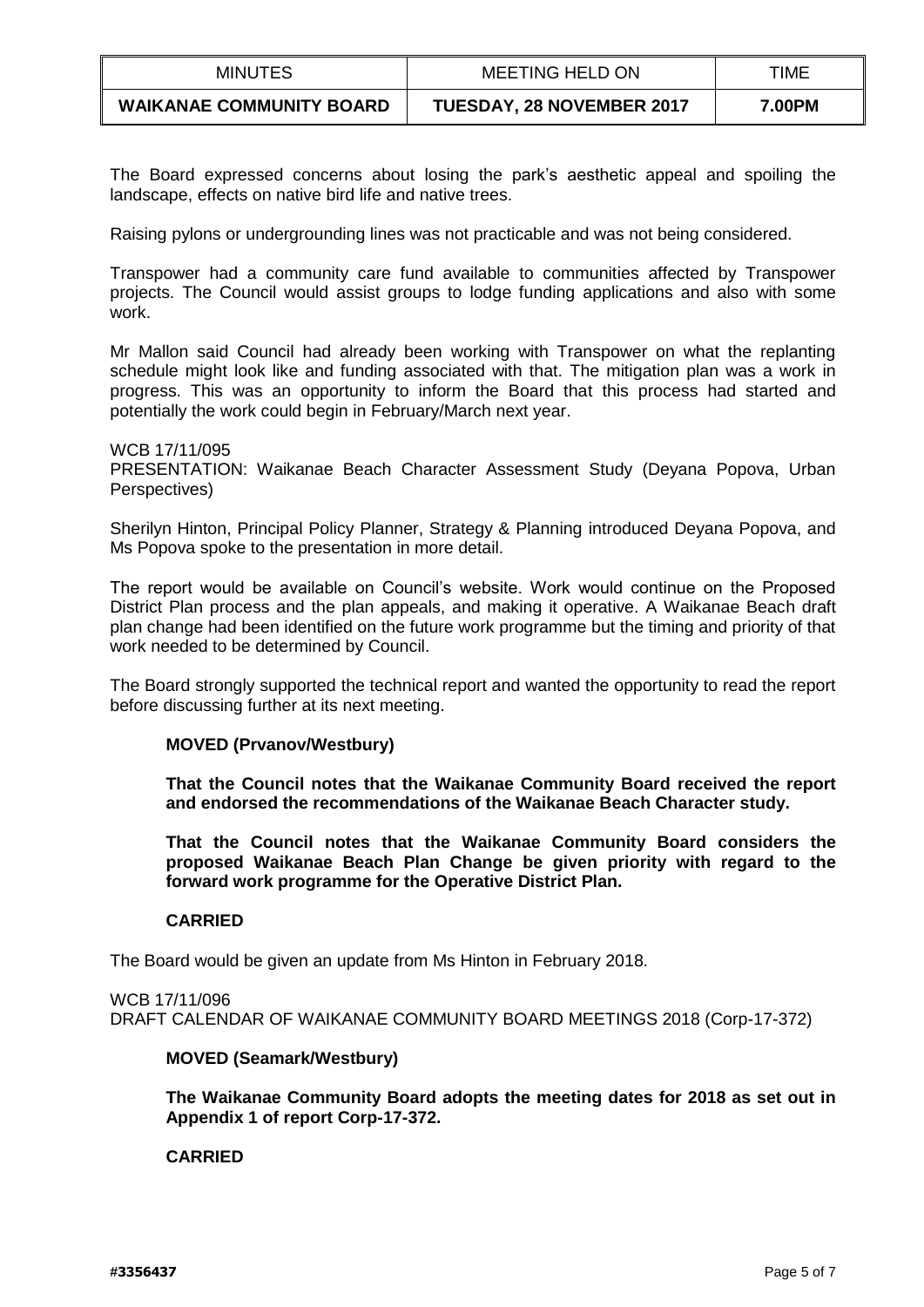| <b>MINUTES</b>                  | MEETING HELD ON                  | TIME   |
|---------------------------------|----------------------------------|--------|
| <b>WAIKANAE COMMUNITY BOARD</b> | <b>TUESDAY, 28 NOVEMBER 2017</b> | 7.00PM |

# WCB 17/11/097

**CONFIRMATION OF MINUTES: 17 OCTOBER 2017**

**MOVED (Westbury/Seamark)**

**That the minutes of the Waikanae Community Board meeting held on 17 October 2017 be adopted as a true and correct record of that meeting.** 

**CARRIED**

## WCB 17/11/098 **MATTERS UNDER ACTION**

Review of the Pharazyn Reserve Management Plan Remove from matters under action.

Ngawhakangutu Reserve Management Plan Remove from matters under action.

Emergency Rail Crossing Remove from matters under action.

Updates on the Expressway The OGPA was not going to be executed prior to the commencement of the works in January.

Weggery Reserve – No dog leash signs Remove from matters under action.

## Seat for Dr Clive Cameron

The seat had been completed. Council would organise a plaque and Parks & Reserves would find a suitable location along the Waikanae River pathway. Mr Mallon would email location options to the Board.

Peter Blackler from Menzshed provided a picture of the trolley for the piano, and the piano was expected to be installed in Mahara Place around mid-December.

## Future Waikanae Beach Vision and Action Plan

Mr Mallon would check the Akatarawa Hill boundary to determine whose jurisdiction/responsibility it was for clearing the illegally dumped rubbish in this area, and just recently an abandoned vehicle.

## Waikanae Town Centre

There was a good level of response to the Mahara Place Open Day and from the feedback received, the business community favoured angle parking and the cycling fraternity strongly supported parallel parking. Once all submissions are collated, a briefing would be made to Councillors and then the Board would be updated, followed by a Council decision around March 2018.

## Waikanae Police Base

There were no new developments regarding the Police Station. Mr Westbury was going to follow up with the Mayor.

Cleaning up/painting of the Waikanae Bridge (over the Waikanae River) Remove from matters under action.